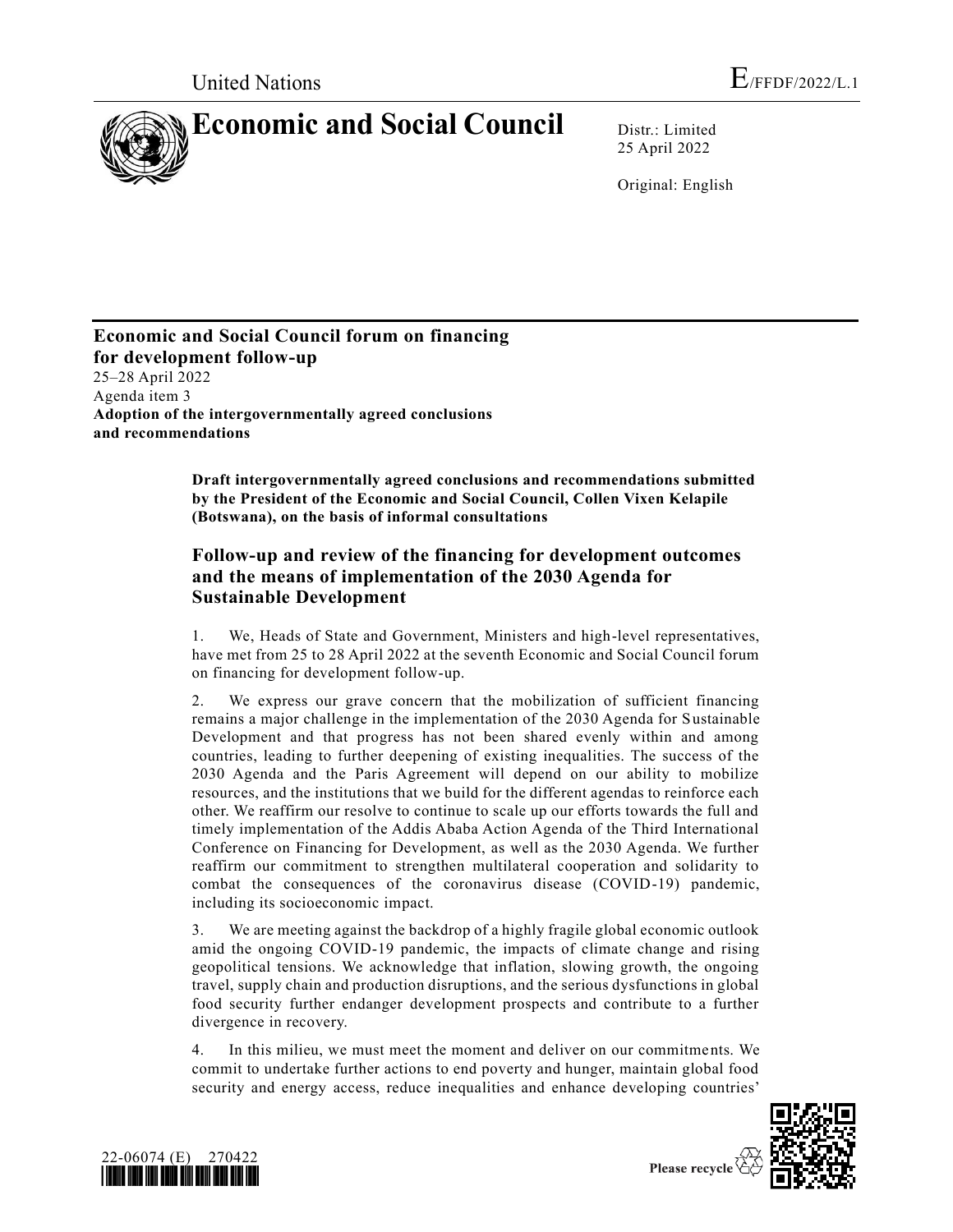access to financing for crisis prevention and response and for risk-informed investments in an inclusive, resilient and sustainable recovery. We take note of the Secretary-General's Global Crisis Response Group on Food, Energy and Finance and his call to amend imbalances in the global financial system and recommit to advancing fully towards an equitable global economic system.

## **Cross-cutting issues**

5. We note with concern that, despite concerted global efforts in support of vaccine equity to date, the world will likely not achieve the target to vaccinate 70 per cent of the population of every country by mid-2022 as outlined in the World Health Organization Global COVID-19 Vaccination Strategy. We will continue to take steps to ensure equitable access to safe, effective, quality and affordable essential medicines and vaccines for all, especially in developing countries, as well as remove relevant supply and financing constraints. We will support increasing vaccine distribution, administration and local manufacturing capacity in low- and middleincome countries.

6. We reiterate our support for the Access to COVID-19 Tools Accelerator (ACT-A), including its COVID-19 Vaccine Global Access (COVAX) Facility, the COVID-19 Technology Access Pool (C-TAP) and other initiatives, which aim to accelerate development and production of and equitable access to COVID-19 diagnostics, therapeutics and vaccines to all countries and call upon the public and private sectors to fill the funding gap of these initiatives. We further commit to help developing countries in their efforts to meet national immunization requirements, improve national health systems and health infrastructure, and strengthen pandemic prevention, preparedness and response, with a view to achieving universal health coverage.

7. We recognize the urgent need to support, in particular, those who are vulnerable or in vulnerable situations, including women and girls, youth, persons with disabilities, older persons, indigenous peoples, local communities, refugees, displaced persons and migrants, to protect human rights for all, and to ensure that no country or person is left behind. We reaffirm our commitment to increase quality, sustainable investments in essential public services for all, including health, education, energy, water, sanitation and hygiene. We will strengthen our social protection systems to reduce inequalities, eradicate poverty, build resilience to climate change and shocks, reduce disaster risk, support just and inclusive transitions and promote fair, equitable, inclusive and sustainable growth. We will expand investment in social protection floors as a percentage of national budgets and extend social protection for all, especially child-sensitive and gender-responsive social protection, including workers in the informal and emerging sectors of the economy and those who intend to reintegrate into the work force. We commit to improved monitoring of social protection coverage disaggregated by sex, age, disability and other characteristics relevant in national contexts. We further commit to helping children catch up on learning lost during the pandemic in the short term and recognize the need to address the lack of adequate financing for national education transformation efforts.

8. We emphasize the pandemic's disproportionate impact on women and girls and express deep concern over the increased demand for unpaid care and domestic work and the reported surge of all forms of violence, including sexual and gender-based violence. We commit to massively scale up our efforts to achieve gender equality and the empowerment of all women and girls, including through gender-responsive health, social and economic recovery programmes, especially with respect to COVID-19. We call for greater investments in social infrastructure and the care economy, and to reduce, redistribute and value unpaid care and domestic work.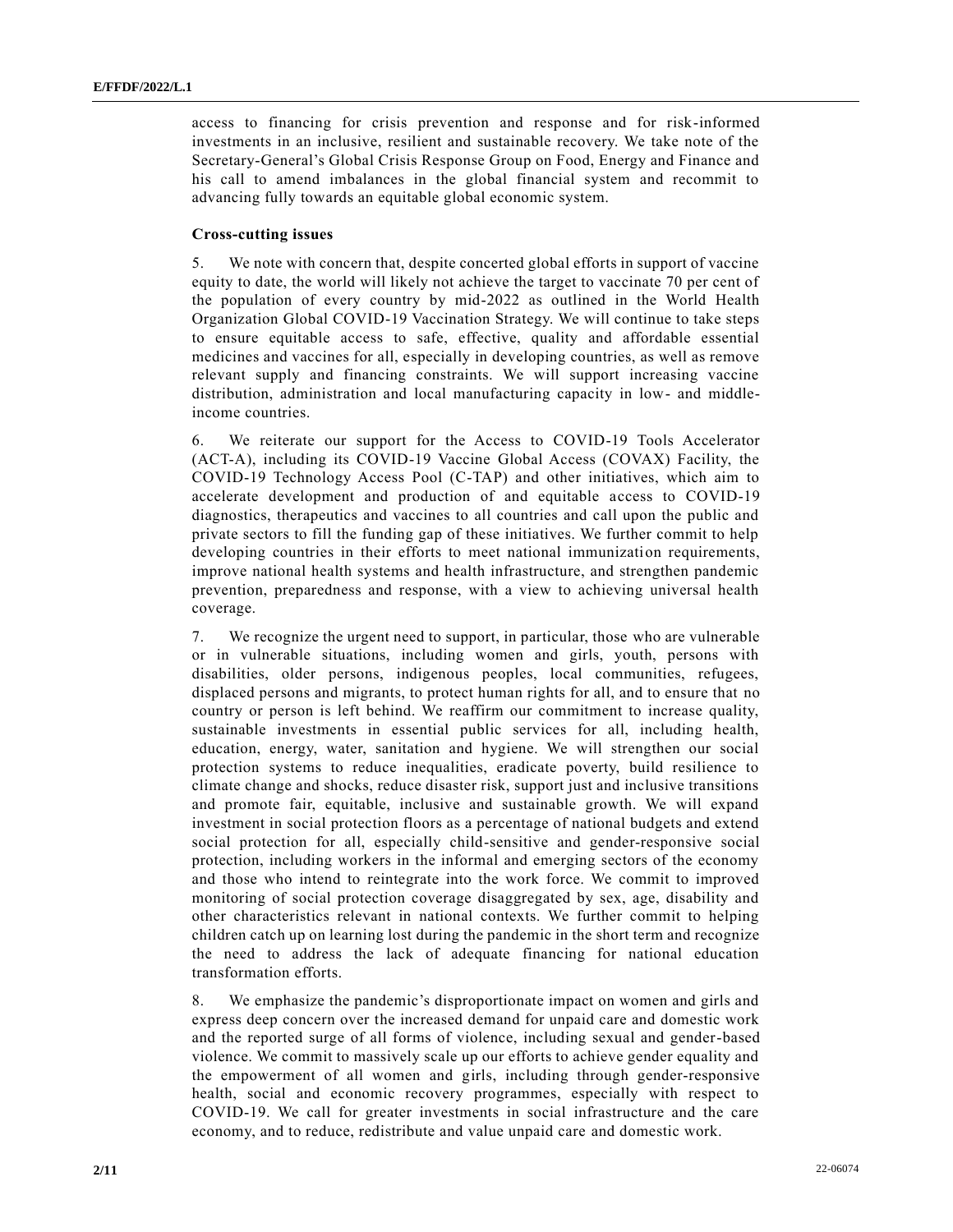9. We emphasize the need to continue to scale up investments in climate action, including by making finance flows consistent with a pathway toward low greenhouse gas emissions and climate-resilient development, in line with the Paris Agreement. We welcome the adoption of the Glasgow Climate Pact, including its aspects related to finance.

10. We emphasize the importance of protecting, conserving and restoring nature and terrestrial and marine ecosystems, and the need to scale up biodiversity finance from all sources, including public and private, to support the implementation of the post-2020 global biodiversity framework, and to scale up support for policy approaches and positive incentives for the preservation, conservation, restoration and sustainable management of terrestrial and marine ecosystems.

11. We will explore innovative platform approaches to coordinate, scale up and channel public and private finance and technical assistance for quality, reliable, sustainable and resilient infrastructure development. We call for greater action to deliver on the commitment in the Addis Ababa Action Agenda and the Sendai Framework for Disaster Risk Reduction 2015–2030 to strengthen the capacity of national and local actors to manage and finance disaster risk reduction as part of national sustainable development strategies.

12. We resolve to address investment barriers, including high perceived and real risks related to sustainable investments in low- and middle-income countries and the lack of pipelines of bankable sustainable projects. In this regard, we recognize the important role of the United Nations development system, the World Bank and other multilateral institutions in addressing the capacity and funding gaps in sustainable and quality infrastructure investment, working through existing initiatives, and we resolve to take steps to deploy blended finance at scale, as appropriate, to utilize all infrastructure financing sources. We invite the Inter-Agency Task Force on Financing for Development to further analyse, building on its 2022 report, how countries can use a mix of public and private finance to support inclusive and sustainable growth and development, as well as industrial transformation, and how the international community can support them in such efforts.

13. We recognize the important role that institutions play in shaping the conditions that affect financial flows and the mobilization of capital for the implementation of the Sustainable Development Goals. We commit to support the implementation of integrated national financing frameworks to align financing policies and strategies with national investment priorities, legal frameworks, and disaster risk and sustainable development strategies consistent with the 2030 Agenda, the Sendai Framework and the Paris Agreement's long-term goals.

14. We recognize the importance of addressing the diverse needs and challenges faced by countries in special situations, in particular African countries, the least developed countries, landlocked developing countries and small island developing States, and countries in conflict and post-conflict situations, as well as the specific challenges faced by middle-income countries.

#### **Domestic public resources**

15. We recognize that domestic resources are first and foremost generated by economic growth, supported by an enabling environment at all levels. Sound social, environmental and economic policies, including countercyclical fiscal policies, adequate fiscal space, good governance at all levels and democra tic and transparent institutions responsive to the needs of the people are necessary to achieve our goals.

16. We recommit to strengthening the capacities of revenue administration through modernized, transparent and progressive tax systems, improved tax policy and more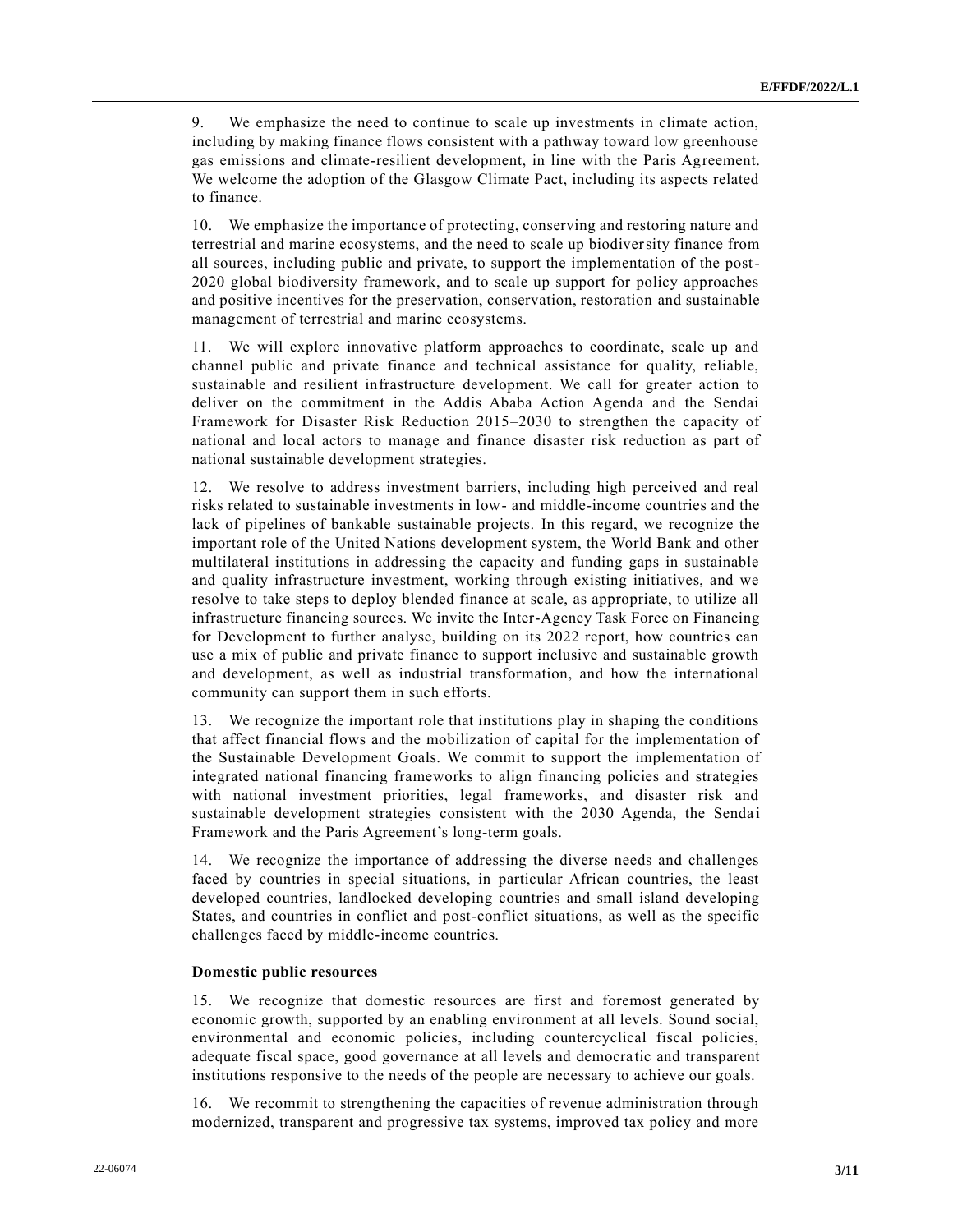efficient tax collection. We call upon the international community to scale up support for related capacity-building to countries, particularly developing countries, especially in building tax policy and administration capacity. We recognize that strengthening public financial management and budget execution can help to maximize the effectiveness of government expenditure. We recommit to using the fiscal system to reduce inequalities and align it with the Sustainable Development Goals.

17. We note the work of the Addis Tax Initiative in fostering collective action to strengthen the capacities of developing countries for closing recognized gaps in development finance.

18. We call for more concerted effort at all levels to strengthen international tax cooperation as a way to help to build the trust and spur the transformations envisioned in the Addis Ababa Action Agenda and the 2030 Agenda to ensure that no one is left behind. We note the work of the Committee of Experts on International Cooperation in Tax Matters and take note of the 2022 special meeting of the Economic and Social Council on international cooperation in tax matters. We commit to scale up assistance for related capacity strengthening in order to maximize the ability of countries to exchange tax information, especially for least developed countries.

19. We acknowledge that any consideration of tax measures in response to the digital economy should include a careful analysis of the implications for developing countries, with a special focus on their unique needs and capacities. We note the diverse proposals in this area, including the work of the Committee of Experts on International Cooperation in Tax Matters on a model tax treaty provision on taxation of automated digital services as well as the ongoing work of the Organisation for Economic Co-operation and Development/Group of 20 Inclusive Framework on Base Erosion and Profit Shifting on a two-pillar solution to address the tax challenges arising from the digitalization of the economy.

20. We recommit to preventing and combating illicit financial flows and strengthening international cooperation and good practices on assets return and recovery. We will strengthen international cooperation and national institutions to combat money-laundering and financing of terrorism. We note the report of the Highlevel Panel on International Financial Accountability, Transparency and Integrity for Achieving the 2030 Agenda. We reaffirm our commitment to strive to eliminate safe havens that create incentives for the transfer abroad of stolen assets and illicit financial flows. We will implement our obligations to prevent and combat corruption, bribery and money-laundering in all their forms enshrined in the existing international architecture, particularly those prescribed in the United Nations Convention against Corruption and the United Nations Convention against Transnational Organized Crime.

21. We welcome the special session of the General Assembly against corruption and take note of the political declaration entitled "Our common commitment to effectively addressing challenges and implementing measures to prevent and combat corruption and strengthen international cooperation" annexed to Assembly resolution [S-32/1](https://undocs.org/en/A/RES/S-32/1) of 2 June 2021.

## **Domestic and international private business and finance**

22. We will take concrete steps to incentivize and scale up long-term affordable private finance for investments that contribute to and align with the Sustainable Development Goals and the Paris Agreement. We note that sustainable investment flows reached record levels in 2021, with the global outstanding amount of sustainability-labelled bonds now over 2.5 trillion United States dollars. We recognize the emergence and importance of dedicated Sustainable Development Goal bonds.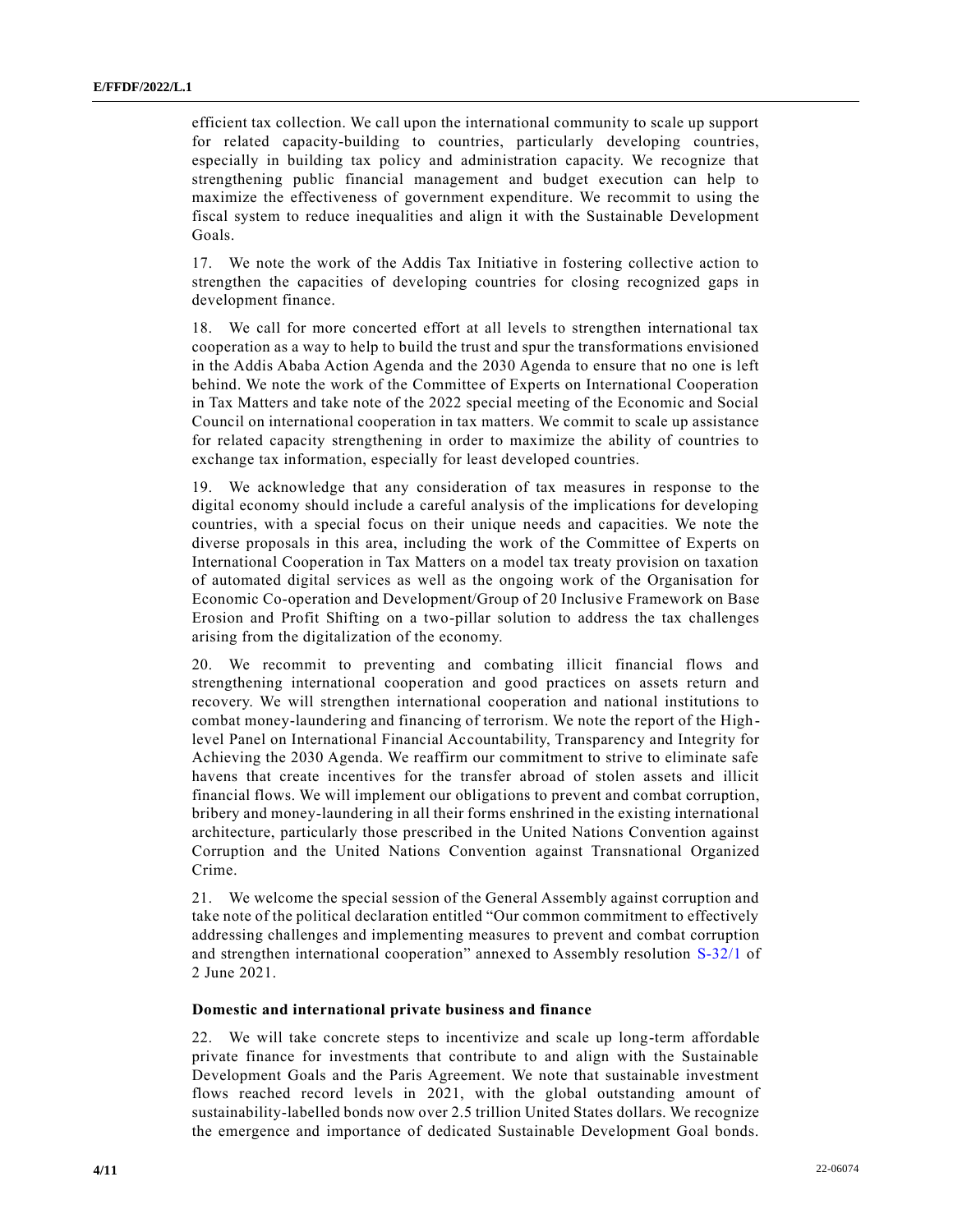We further recognize the constraints faced by developing countries in accessing sustainable investments. We stress the need to strengthen capacity-building support for countries, particularly developing countries, to integrate sustainable investment approaches into capital market development plans.

23. We note that, while foreign direct investment (FDI) rebounded in 2021 by 77 per cent, it was uneven across regions and sectors, with a relatively modest 30 per cent in developing countries and 19 per cent in least developed countries. We recognize that FDI can reduce inequalities and can help commodity-dependent countries to transition to manufacturing activities and other higher-value-added activities.

24. We further emphasize the private sector's role in advancing gender equality by ensuring women's full and productive employment and decent work, equal pay for equal work or work of equal value, and equal opportunities for women, and supporting the transition from informal to formal work in all sectors.

25. We also recognize the need to make private business more accountable for its impact on sustainable development and develop innovative financial mechanisms to support sustainable business models. We encourage progress towards globally consistent and comparable international standards for sustainability-related disclosure, by leveraging existing principles, frameworks and guidance. We recognize the need to develop a common framework of definitions and criteria for sustainable economic activities. We note the International Sustainability Standards Board launched during the twenty-sixth session of the Conference of the Parties to the United Nations Framework Convention on Climate Change and call for complementary policies to enhance the alignment of corporate reporting with the Sustainable Development Goals and the Paris Agreement.

26. We are concerned that remittance costs still remain far above the Sustainable Development Goal target of 3 per cent or lower. We further express our concern at the continued decline in correspondent banking relationships, due to de-risking trends, and its adverse consequences on low-value remittance flows. We will work on innovative ways to take advantage of the technological breakthroughs to improve the access to, usage and quality of financial services to promote faster, safer and cheaper remittances, including through digital channels. We recommit to taking concrete actions to reduce the average transaction cost of migrant remittances by 2030 to less than 3 per cent of the amount transferred in line with target 10.c of the 2030 Agenda.

27. We will take into account the crucial role of micro-, small and medium-sized enterprises in contributing to Sustainable Development Goal implementation through job creation and improving livelihoods for the poorest and most vulnerable, and promote support measures to engage micro-, small and medium-sized enterprises in recovery efforts.

28. We note the role of multi-stakeholder partnerships, including with the public and private sectors, to foster strategic long-term investment in the Sustainable Development Goals, especially in areas that could contribute more to combating COVID-19 and its resulting socioeconomic impacts, including through innovative financing, inter alia, in health systems, including universal health coverage; food security, including agricultural and food production and related supply chains; digital connectivity; job creation; sustainable and quality infrastructure development and growth in productivity.

29. We note that the tightening of monetary policy and rising of interest rates in major developed economies may have negative consequences in developing countries, including on access to capital and increasing the costs of future investments.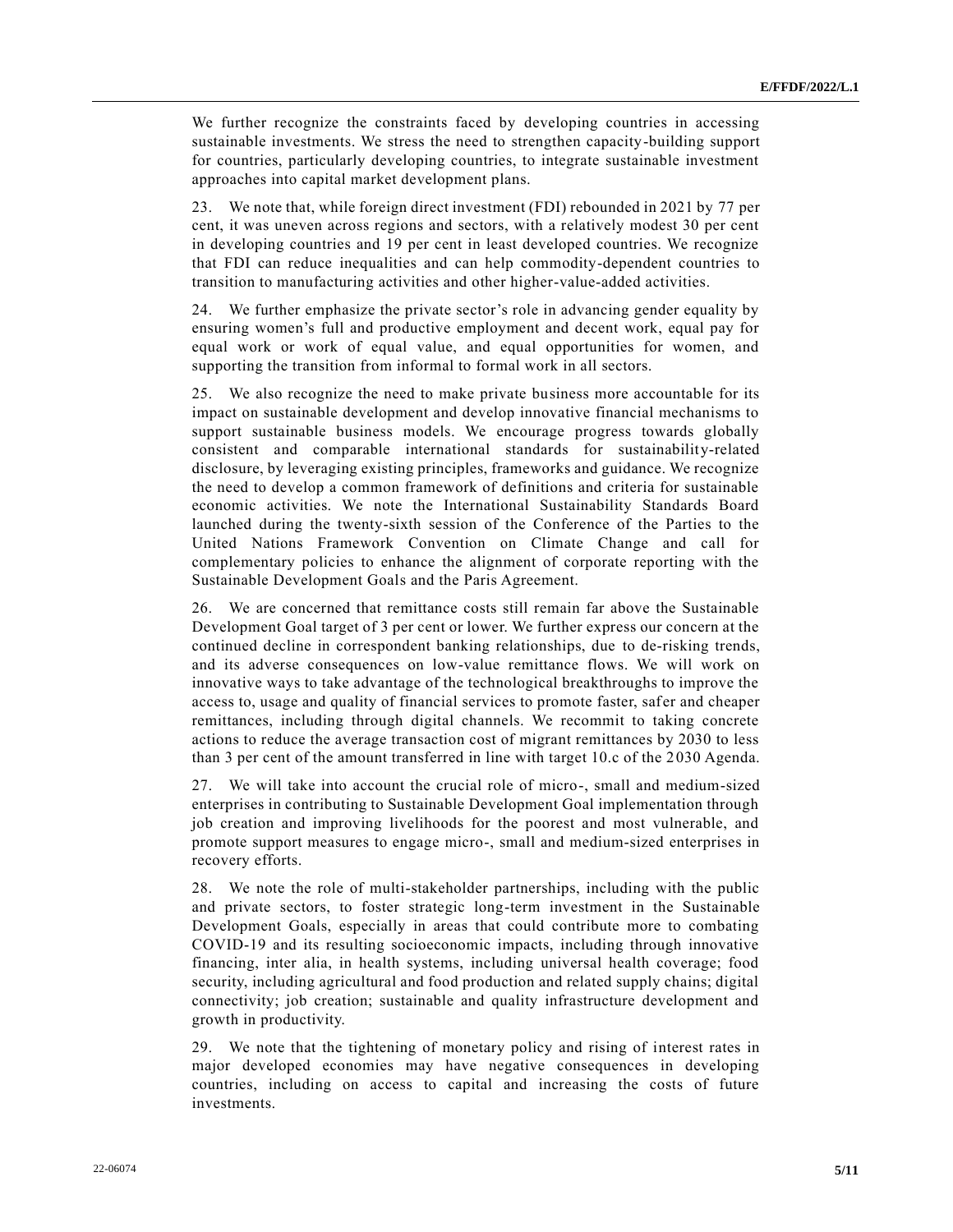30. We recognize that inclusive and sustainable industrial development is an important source of productive capacity enhancement and income generation, allows for rapid and sustained increases in living standards for all people, and provides the technological solutions to environmentally sound industrialization. We encourage the Inter-Agency Task Force on Financing for Development to include analysis on industrial policies and pathways to sustainable industrialization in its next report.

## **International development cooperation**

31. We note that official development assistance (ODA) reached its highest level in 2020 during the unprecedented COVID-19 crisis and underscore the need for this trend to continue. We urge development partners to scale up and fulfil their ODA commitments, including the commitment by many developed countries to achieve the target of 0.7 per cent of gross national income for official development assistance (ODA/GNI) and 0.15 to 0.20 per cent of ODA/GNI to the least developed countries. All development partners should align their support with the priorities of re cipient countries, as identified in the national sustainable development strategies of developing countries. We emphasize the need for grant finance and highly concessional finance for least developed countries, and the need to consider grant finance and highly concessional finance for other vulnerable countries, such as landlocked developing countries and small island developing States. We acknowledge that ODA and other concessional finance are still important for a number of middle income countries.

32. We welcome continued efforts to improve the quality, effectiveness and impact of development cooperation and other international efforts in public finance, including adherence to agreed development cooperation effectiveness principles. We recognize the critical role of resilient international development cooperation in achieving the Sustainable Development Goals and addressing global crises, as highlighted by the 2021 high-level meeting of the Development Cooperation Forum. We commit to support developing countries in strengthening their capacities at the national and local levels to manage and reduce risks, which entails developing institutional capacities for transitioning to resilient and sustainable development systems.

33. We note the challenges faced by developing countries graduating to higher income per capita status that may lose access to concessional finance, particularly for graduating countries that are highly vulnerable to shocks and other disasters.

34. We emphasize the urgent need to develop measures of progress on sustainable development that complement or go beyond gross domestic product in order to have a more inclusive approach to international cooperation.

35. We welcome the appointment by the President of the General Assembly of the high-level panel of experts to finalize a multidimensional vulnerability index for small island developing States by the end of 2022. We look forward to the deliberations of the panel of experts that will inform the General Assembly on the work of the panel and we encourage the international community to consider multidimensional vulnerability, including the potential of a multidimensional vulnerability index, as criteria to access concessional finance.

36. We further welcome the mapping exercise to be conducted by the Secretary-General, as mandated under General Assembly resolution [76/215](https://undocs.org/en/A/RES/76/215) of 17 December 2021, to provide a detailed overview of the current support available to middle income countries in order to consider developing a comprehensive system-wide response plan, where appropriate, aimed at better addressing the multidimensional nature of sustainable development and facilitating sustainable development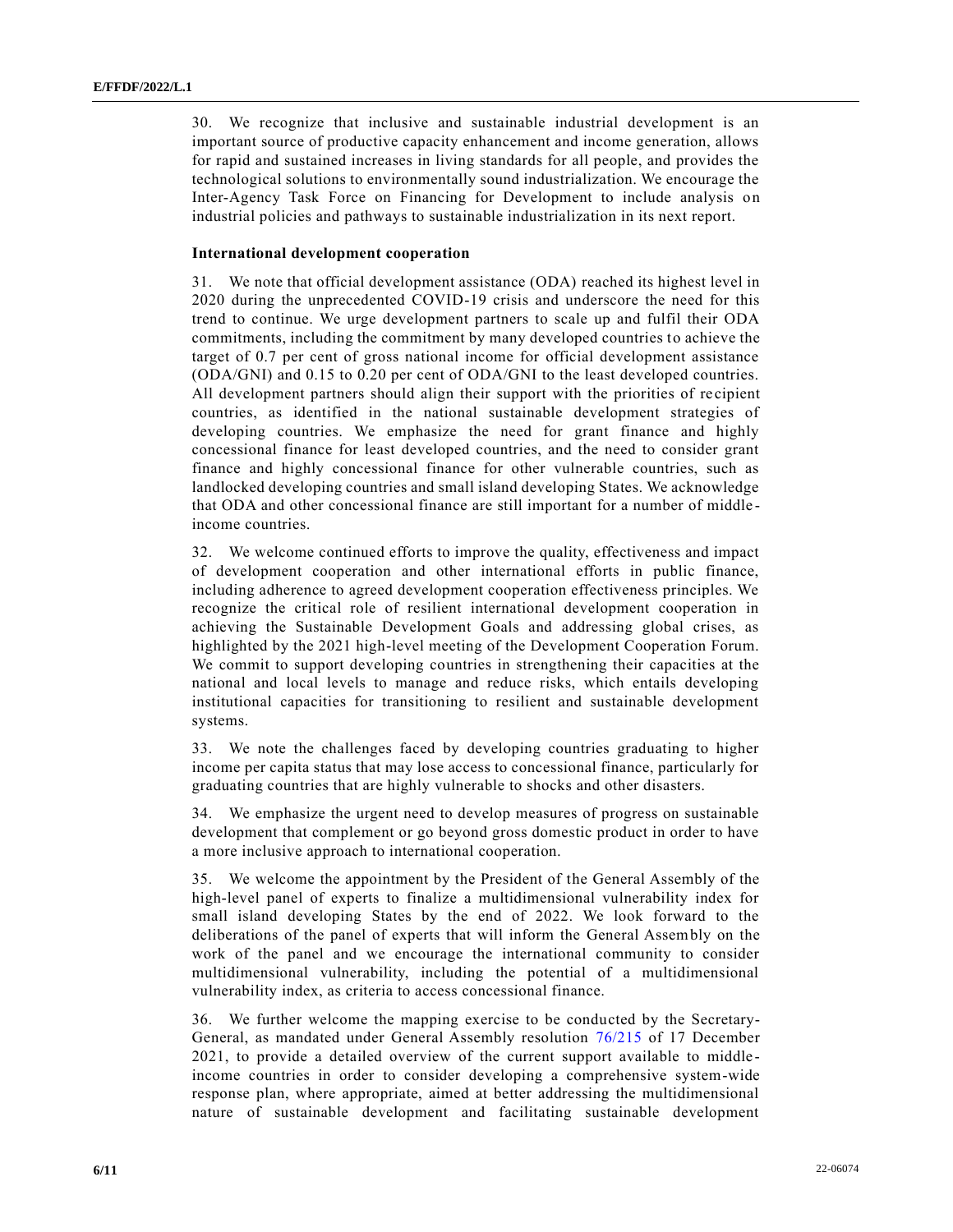cooperation and coordinated and inclusive support to middle-income countries based on their specific challenges and diverse needs.

37. We note the adoption by the Statistical Commission of the proposed new indicator 17.3.1 under Sustainable Development Goal target 17.3 (Mobilize additional financial resources for developing countries from multiple sources). We will continue to hold open, inclusive and transparent discussions on the modernization of ODA measurement and the new measure of "total official support for sustainable development" and we affirm that any such measure will not dilute commitments already made.

38. We recognize that South-South cooperation is an important element of international cooperation for development as a complement to, not a substitute for, North-South cooperation. We note the growing scale and scope of South-South cooperation and triangular cooperation and its significant contributions to short-term pandemic response and long-term recovery.

39. We welcome the development of an initial conceptual framework for the measurement of South-South cooperation, which marks a breakthrough in its measurement, as well as the role of United Nations Conference on Trade and Development co-custodianship in undertaking the work on this framework, including on capacity-building, led by countries from the global South and building on countryled mechanisms.

40. We urge multilateral development banks to make the best use of their balance sheets in order to optimize their lending, while preserving their rating and financial sustainability. We support the Group of 20-commissioned independent review of multilateral development banks' capital adequacy frameworks and ongoing balance sheet optimization efforts.

41. We reiterate the call for the entities of the United Nations development system, in accordance with their mandates, to further explore financing strategies for the Sustainable Development Goals, including through innovative financing and blended finance, to respond to the unique situation of countries, especially those with special needs, and to share best practices in this regard. We will increase the scale and effectiveness of blended finance by focusing on need and the potential for development impact in developing countries, including for least developed countries, landlocked developing countries and small island developing States, as well as middle-income countries that face specific challenges.

42. We invite the international community and all relevant stakeholders, without prejudice to ongoing support, to cooperate and mobilize resources and expertise, including through financial and in-kind assistance, as well as direct aid to host countries, refugee populations, and countries of origin of refugees, with a view to enhancing the capacity of and reducing the heavy burden borne by countries an d communities hosting refugees and displaced persons in accordance with the purposes and principles of the Charter of the United Nations, while fully respecting the humanitarian principles of humanity, independence, neutrality and impartiality for humanitarian action.

#### **International trade as an engine for development**

43. We will continue to promote a universal, rules-based, open, transparent, predictable, inclusive, non-discriminatory and equitable multilateral trading system under the World Trade Organization, as well as meaningful trade liberalization, supporting stronger economic growth, reduction of inequalities, job creation, productivity gains and promoting sustainable development, by making international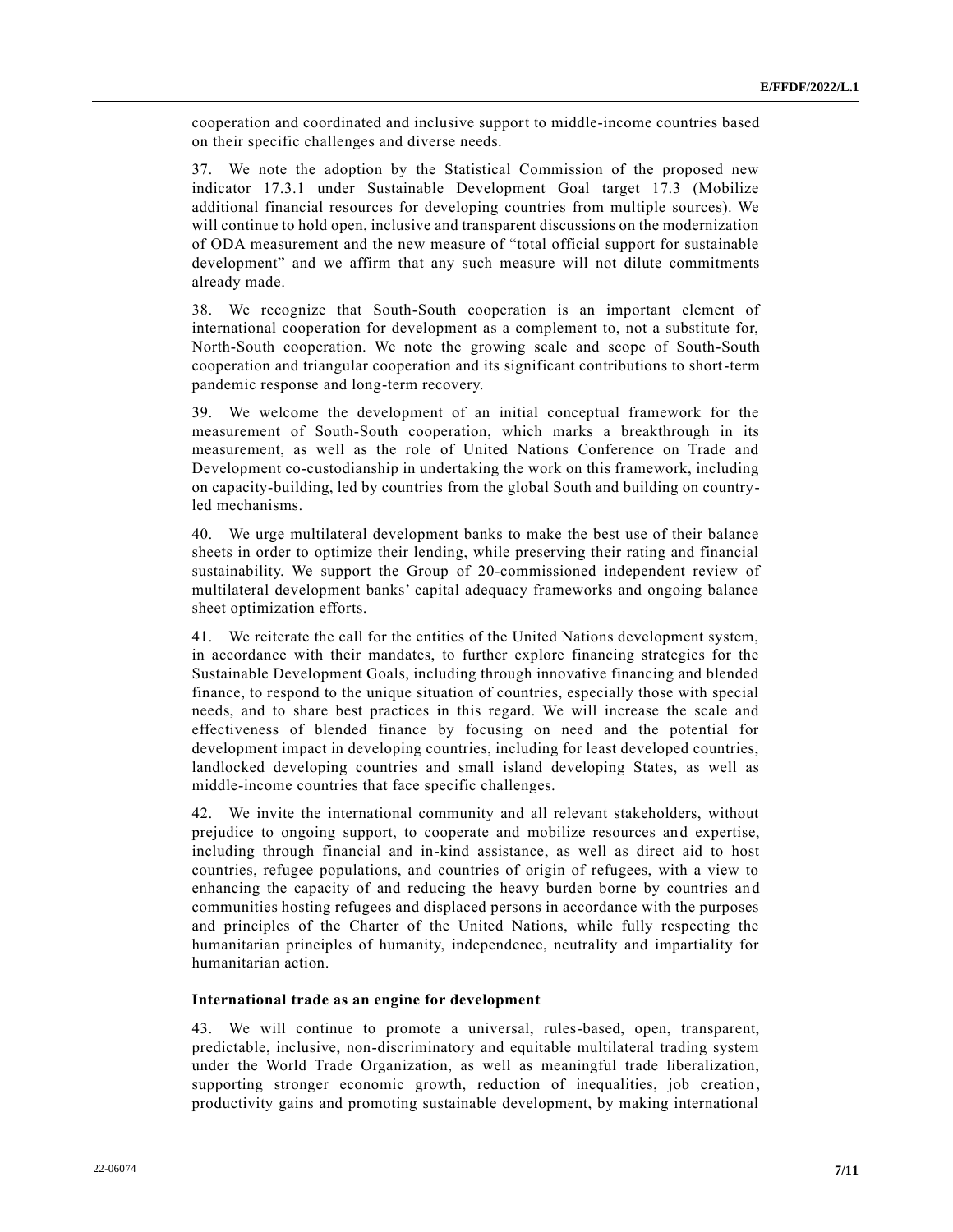trade relations stable and predictable. We recommit to combating protectionism in all its forms.

44. We are concerned by the ongoing disruption in trade logistics that continues to hamper global value chains, and by the high cost of global supply chains. We call for ensuring the normal functioning of open markets, global supply chain connectivity and cross-border travel for essential purposes. We will take steps to enhance the unimpeded movement of goods, including medicines, vaccines and foodstuffs, and reduce trade costs. We will enhance the sustainability and resilience of supply chains that foster the sustainable integration of developing countries, in particular the least developed countries, landlocked developing countries and small island developing States, and promote inclusive economic growth, including through increased participation of micro-, small and medium-sized enterprises in international trade and investment.

45. We recognize the need for immediate measures to address the ongoing challenges faced by developing countries, especially least developed countries, in enhancing international trade participation. We call for trade facilitation measures and other supportive trade and investment policies to further help to build productive capacities, promote value addition and economic diversification, and address supply chain disruptions through targeted support. We welcome progress on the ratification and implementation of the World Trade Organization Trade Facilitation Agreement.

46. We are concerned about the widening trade finance gap between developed and developing countries and call for international cooperation to reduce inequalities and to address trade finance access barriers, particularly for micro-, small and mediumsized enterprises, especially in the least developed countries, including in bank regulations, regulatory compliance requirements, anti-money-laundering regulations and the collection and dissemination of data.

47. We reaffirm the World Trade Organization Agreement on Trade-Related Aspects of Intellectual Property Rights (TRIPS Agreement) as amended, and also reaffirm the 2001 World Trade Organization Doha Declaration on the TRIPS Agreement and Public Health, which recognizes that the TRIPS Agreement should be interpreted and implemented in a manner supportive of the right of Member States to protect public health and, in particular, to promote access to medicines for all, and which recognizes that intellectual property protection is important for the development of new medicines.

48. We welcome the establishment of the African Continental Free Trade Area and the commencement of trading under the Agreement on 1 January 2021 to strengthen efforts aimed at doubling intra-African trade, which is instrumental to Africa's resilience, post-COVID-19 recovery and the achievement of the Sustainable Development Goals.

49. We welcome the convening of the fifteenth session of the United Nations Conference on Trade and Development under the theme "From inequality and vulnerability to prosperity for all", and take note of the adoption of its outcome document entitled "Bridgetown Covenant".

## **Debt and debt sustainability**

50. We are concerned that surging global public debt is compounding debt vulnerabilities that predated the pandemic. We note with concern that about 60 per cent of least developed countries and other low-income countries are now assessed to be at high risk of or already in debt distress, while around a quarter of middle-income countries remain at high risk. We further note that 60 per cent of countries downgraded during the COVID-19 pandemic by credit rating agencies are middle-income countries. We are also concerned that interest costs are rising in the poorest countries and remain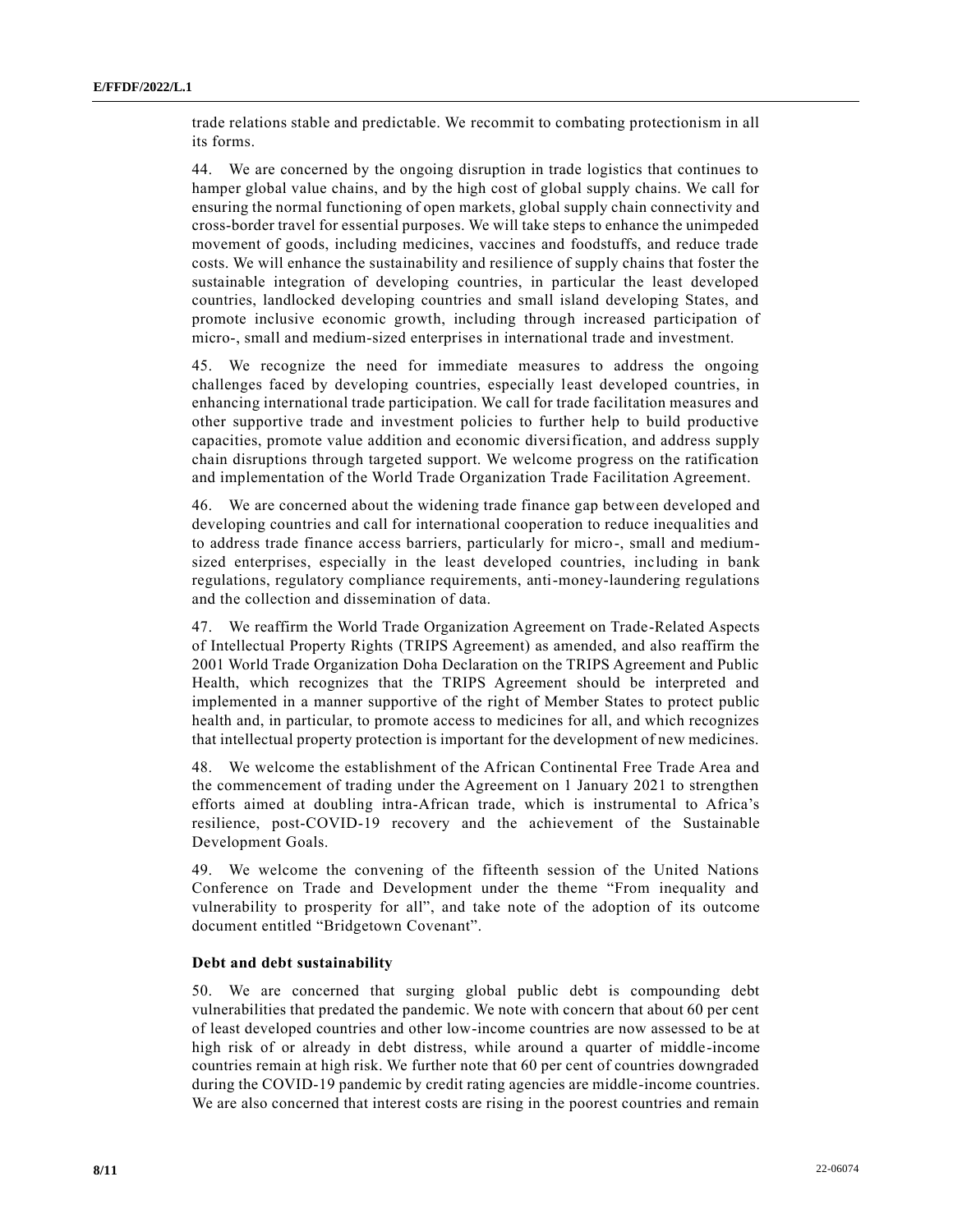elevated in small island developing States, as they grapple with higher interest rates, slower recoveries, credit rating downgrades and persistent revenue shortfalls.

51. We emphasize that debt financing can enable countries to respond to emergencies and fund long-term investments to achieve sustainable development. We reaffirm the need to assist developing countries in attaining long-term debt sustainability through coordinated policies aimed at fostering debt financing, debt relief and debt restructuring, and sound debt management, as appropriate.

52. We welcome the multilateral response to the pandemic, including the Group of 20 and Paris Club Debt Service Suspension Initiative, while noting the lack of participation of private creditors.

53. We acknowledge the ongoing implementation of the Common Framework for Debt Treatments beyond the Debt Service Suspension Initiative and stress the importance of stepping up efforts to improve and implement the Common Framework in a timely, orderly and coordinated manner. We encourage the Group of 20 and Paris Club creditors to discuss options for implementing comparability of treatment of private and other official bilateral creditors, expanding support to highly indebted developing countries, considering the provision of temporary debt standstills on a case-by-case basis throughout negotiations, and facilitating rapid recovery of capital market access following restructuring. These enhancements would give more certainty to debtor countries and facilitate the International Monetary Fund's and multilateral development banks' quick provision of financial support.

54. We express concern that, as monetary conditions tighten, more countries may face liquidity and/or solvency crises and therefore may need debt treatments, which could also assist in their ability to safeguard critical expenditure.

55. We welcome the analysis by the Inter-Agency Task Force on Financing for Development in its 2022 report, as mandated by the 2021 forum on financing for development follow-up in its intergovernmentally agreed conclusions and recommendations, and note the potential use of the multidimensional vulnerability index for small island developing States' debt restructuring with the aim of building credit worthiness and expanding access to financing, including concessional financing. We note its findings that high vulnerabilities, as reflected in a multidimensional vulnerability index, could contribute to the calibration of debt relief needed to restore sustainability in the context of debt restructuring.

56. We acknowledge that debt transparency enables more effective debt management by debtors and better risk management by creditors, which are important tenets of responsible borrowing and lending principles. We reiterate that debtors and creditors must work together to prevent and resolve unsustainable debt situations. Maintaining sustainable debt levels is the responsibility of the borrowing countries; however, we acknowledge that lenders also have a responsibility to lend in a way that does not undermine a country's debt sustainability. We call upon the international community to further (a) coordinate data collection processes; (b) provide support to strengthen debt management capacity; and (c) enhance debt transparency through actions by both creditors and debtors, while respecting commercially sensitive information.

57. We call upon the international community to strengthen inclusive dialogues and mechanisms on sovereign debt to advance the discussion on debt transparency and responsible lending and borrowing and the rules of engagement, including with the private sector.

#### **Addressing systemic issues**

58. We call upon Member States with strong external positions to consider the voluntary channelling of special drawing rights to countries in need, in a timely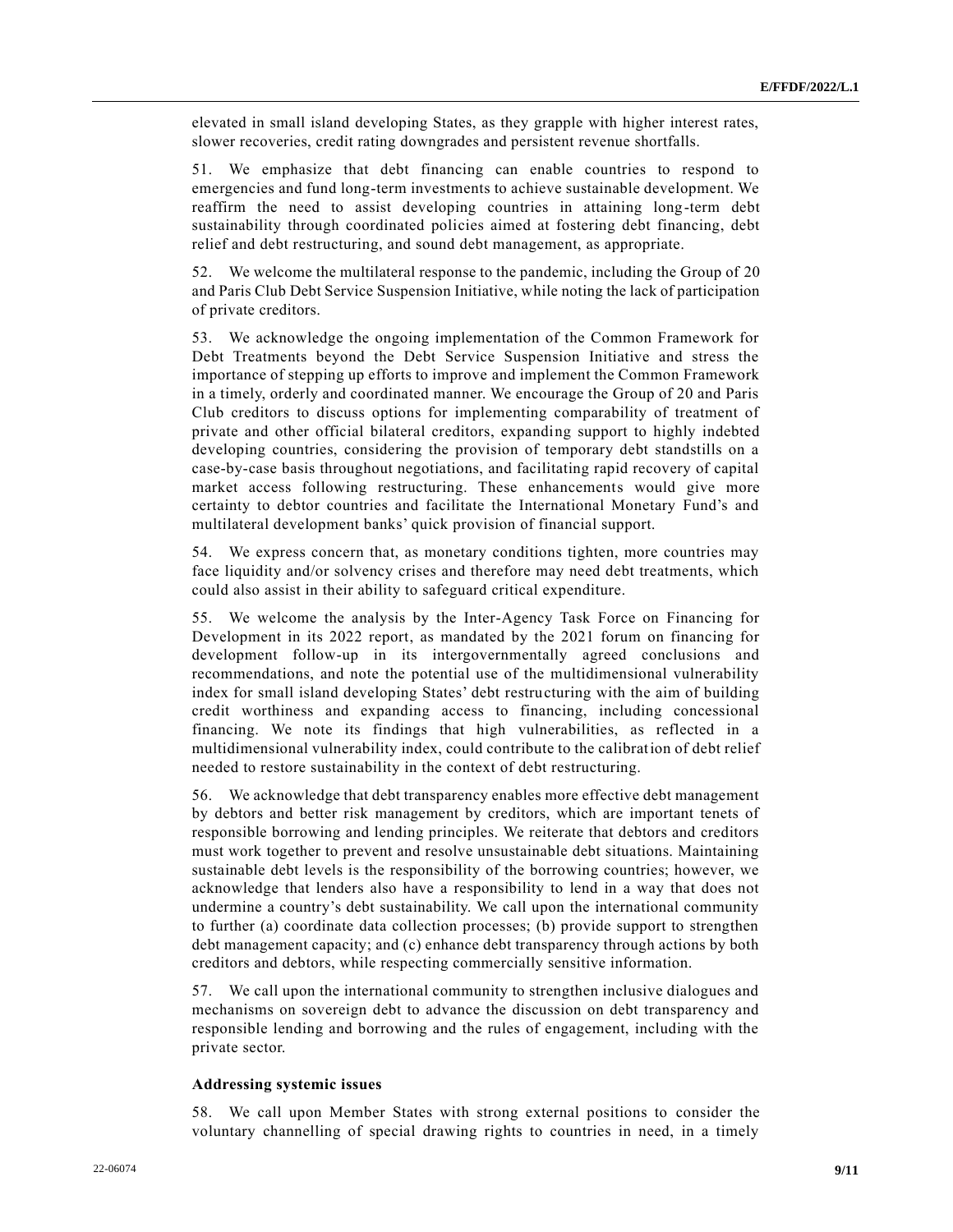manner, including through the International Monetary Fund Poverty Reduction and Growth Trust. We look forward to the expedited operationalization of the International Monetary Fund Resilience and Sustainability Trust as a new mechanism to voluntarily channel special drawing rights to provide affordable long -term financing to low-income and vulnerable middle-income countries with due consideration to national legal frameworks. We will continue to explore viable options to voluntarily channel special drawing rights through multilateral development banks.

59. We acknowledge the important role of credit ratings in the capital market ecosystem, as they provide creditors with assessments of a debtor's relative risk of default, and note their influence on the availability, volume, cost and stability of access to market financing. Downgraded ratings can impact the cost of borrowing and the stability of the international financial system. It is important that credit rating agencies ensure that their ratings are objective, independent and based on accurate information and sound analytical methods. We note that credit rating agencies could consider adapting the use of criteria to extraordinary circumstances such as those of the COVID-19 pandemic. We take note of the High-level Meeting on the Role of Credit Rating Agencies in the Implementation of the 2030 Agenda for Sustainable Development.

60. Rapid developments in digital financial technology, further accelerated by the COVID-19 pandemic, have transformed the provision of financial services and created a new ecosystem of digital assets. We recognize the relevance of carefully monitoring domestic and global developments, reviewing and updating regulatory frameworks when necessary, and cooperating across sectors and borders to support enabling environments that take due account of risks, while still fostering competition and innovations in the financial system. We support efforts by standard-setting bodies to support the ongoing international cooperation to develop appropriate designs for regulatory frameworks for digital assets.

## **Science, technology, innovation and capacity-building**

61. We recognize that science, technology, innovation and capacity-building have played a major role in tackling global challenges, including as a key component of the post-pandemic recovery. Investment in new technologies and continued global scientific collaboration present enormous opportunities for progress in all fields towards achieving the 2030 Agenda. We commit to enhancing access to quality education from primary to tertiary levels. In addition to being a key to escaping poverty, education is a necessary foundation for science, technology and innovation.

62. We further recognize the contribution of digitalization to development, while we remain concerned that substantial digital divides and inequalities exist within and among countries and regions, and between developed and developing countries, which may worsen if the digitalization of the economy and rapid progress in science, technology and innovation are not carefully managed. We will redouble our efforts to ensure universal and affordable Internet access, through enhancing investment in digital infrastructure, digital skills training and digital literacy, as well as through targeted policies, especially for women and girls, youth and persons with disabilities, to close digital divides within and between countries and build an open, free and secure digital world. We take note of the report of the Secretary-General entitled "Road map for digital cooperation" and look forward to further discussions on the proposed Global Digital Compact.

63. We welcome the role of financial innovation in enhancing financial inclusion, while recognizing its associated challenges for consumer protection, new forms of exclusion, cybersecurity and financial stability. We invite regulators and supervisors